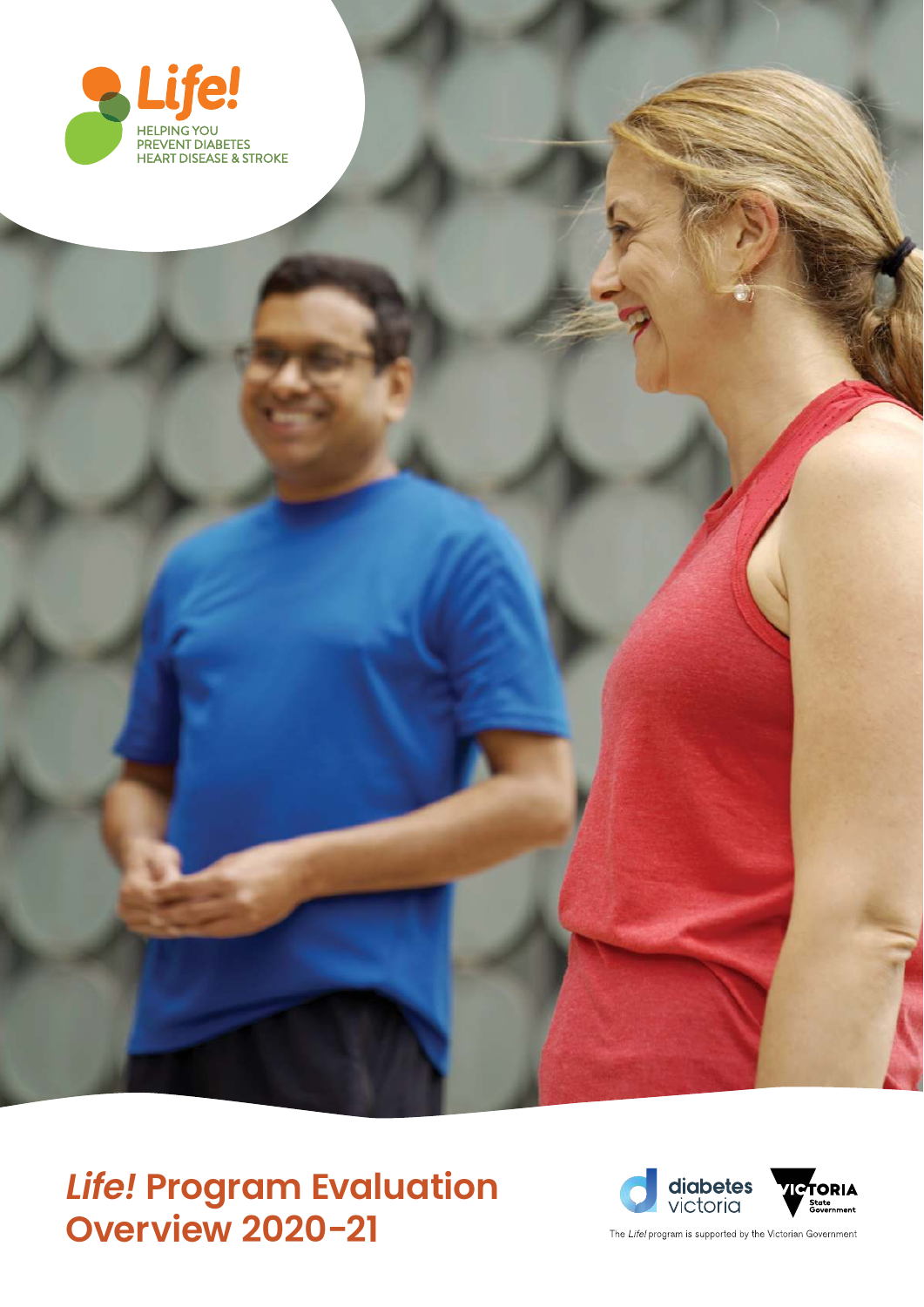Published by Diabetes Victoria, February 2022

© State of Victoria, Australia, Department of Health

Requests and inquiries concerning reproduction and rights should be addressed to Prevention and Population Health, Department of Health, 50 Lonsdale Street, Melbourne 3000 or via e-mail at prevention@health.vic.gov.au

To receive this document in an accessible format phone 13 7475, using the National Relay Service 13 36 77 if required, or email the *Life!* program at life@diabetesvic.org.au

Except where otherwise indicated, the images in this publication show models and illustrative settings only, and do not necessarily depict actual services, facilities or recipients of services. This publication may contain images of deceased Aboriginal and Torres Strait Islander peoples.

In this document, 'Aboriginal' refers to both Aboriginal and Torres Strait Islander people. 'Indigenous' or 'Koori/Koorie' is retained when part of the title of a report, program or quotation.

Available at lifeprogram.org.au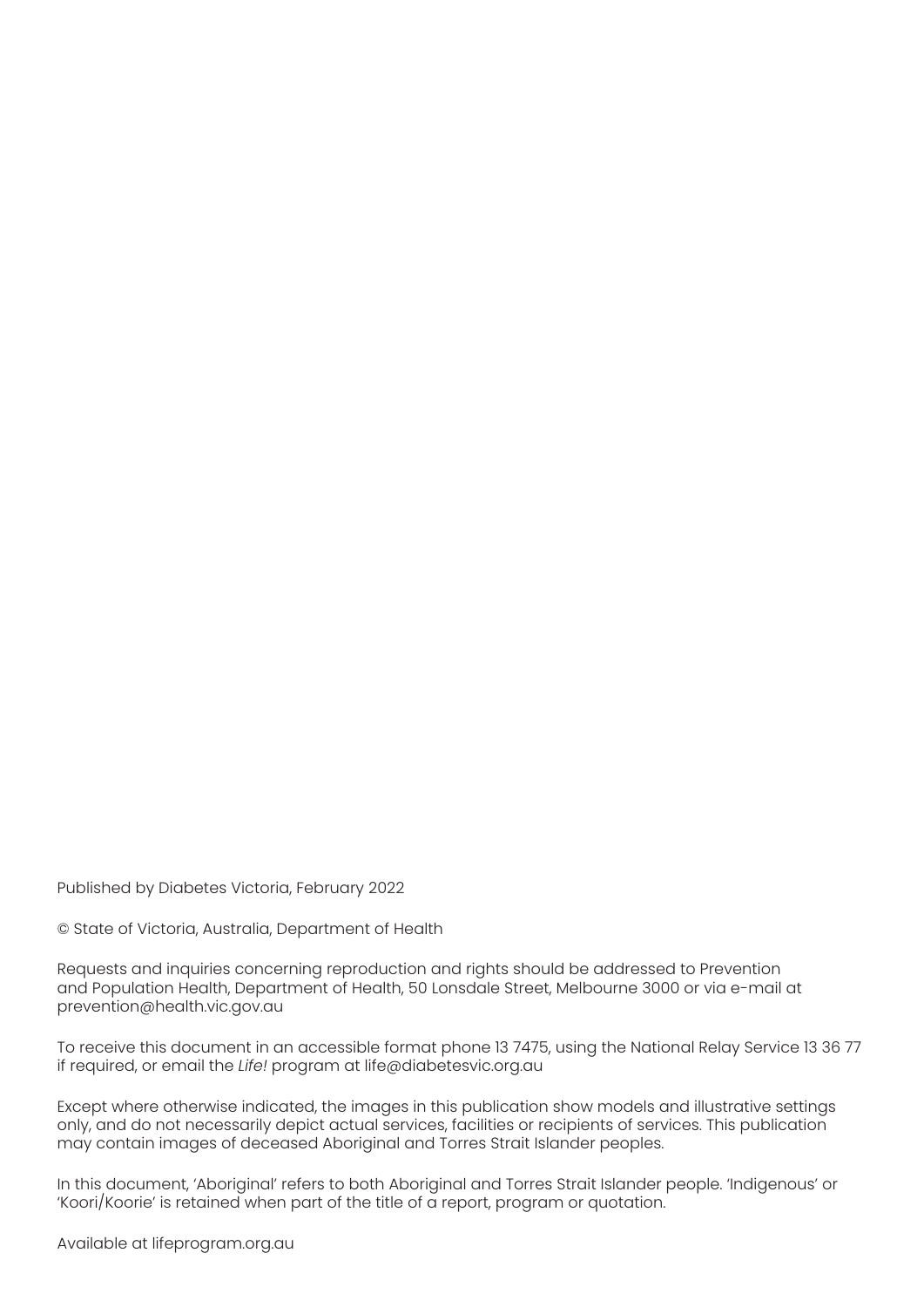**The** *Life!* **program is a lifestyle modification program that aims to reduce the effect of risk factors, and contributes to decreasing the incidence of type 2 diabetes and cardiovascular disease (CVD).** 

#### **The program comprises of the following sub-programs:**

- Group-based in-person interventions:
	- *Life!* Mainstream Group Course
	- Culturally and Linguistically Diverse (CALD) *Life!*
	- Road to Good Health (RTGH) *Life!*
- Individual Telephone Health Coaching services (THC)

All sub-programs consist of seven sessions over 12 months, except the RTGH program that includes six sessions over 6 months.

Due to the COVID-19 pandemic and related restrictions in Victoria, all in-person face-to-face group sessions were delivered online throughout 2020-2021.

### **Evaluation purpose and scope**

The 2020-2021 *Life!* program evaluation was designed as an impact evaluation. The purpose of the evaluation was to assess the effects of the program on participant related outcomes. The evaluation addressed the following key questions to determine effectiveness of the program:

- To what extent was the *Life!* program effective in improving participants' behavioural (diet, physical activity and sitting behaviours), physical (weight and waist circumference), and biomedical (systolic and diastolic blood pressure) outcomes?
- To what extent did participants achieve the program goals<sup>1</sup>?
- To what extent did participants increase knowledge of risk factors for developing type 2 diabetes and CVD?
- To what extent did participants increase skills in healthy eating and doing physical activity?
- To what extent did participants make positive changes to diet and physical activity?
- To what extent were participants satisfied with the *Life!* program?

The 2020-2021 cohort consisted of 3918 participants completing Introductory Session (baseline) between 1 July 2020 and 30 June 2021. These participants attended Group Course, CALD, RTGH and THC programs (hereafter Group Course, CALD, RTGH and THC participants).

### **Evaluation methodology**

A mixed-methods approach was employed. Quantitative and qualitative data included participants' socio-demographic information; behavioural, physical and biomedical outcomes; achievement of program goals; and feedback on the *Life!* program. Statistical tests were conducted to examine changes in outcome measures over six months (from baseline to Session 5/Follow-up Call 4) and where appropriate over 12 months (across baseline, Session 5/Follow-up Call 4 and the 12-month Session/Call). Two-tailed p–value <0.05 was accepted as statistically significant.



<sup>1.</sup> Healthy eating goals: 1) decrease fat consumption – no more than 30% of energy; 2) decrease saturated fat consumption - no more than 10% of energy; 3) increase fibre consumption - at least 30 g every day; and 4) decrease sodium consumption - no more than 2000 mg per day (5 g salt per day). Physical activity goal: at least 30 minutes moderate activity per day. Weight loss goal: decrease weight by at least 5%.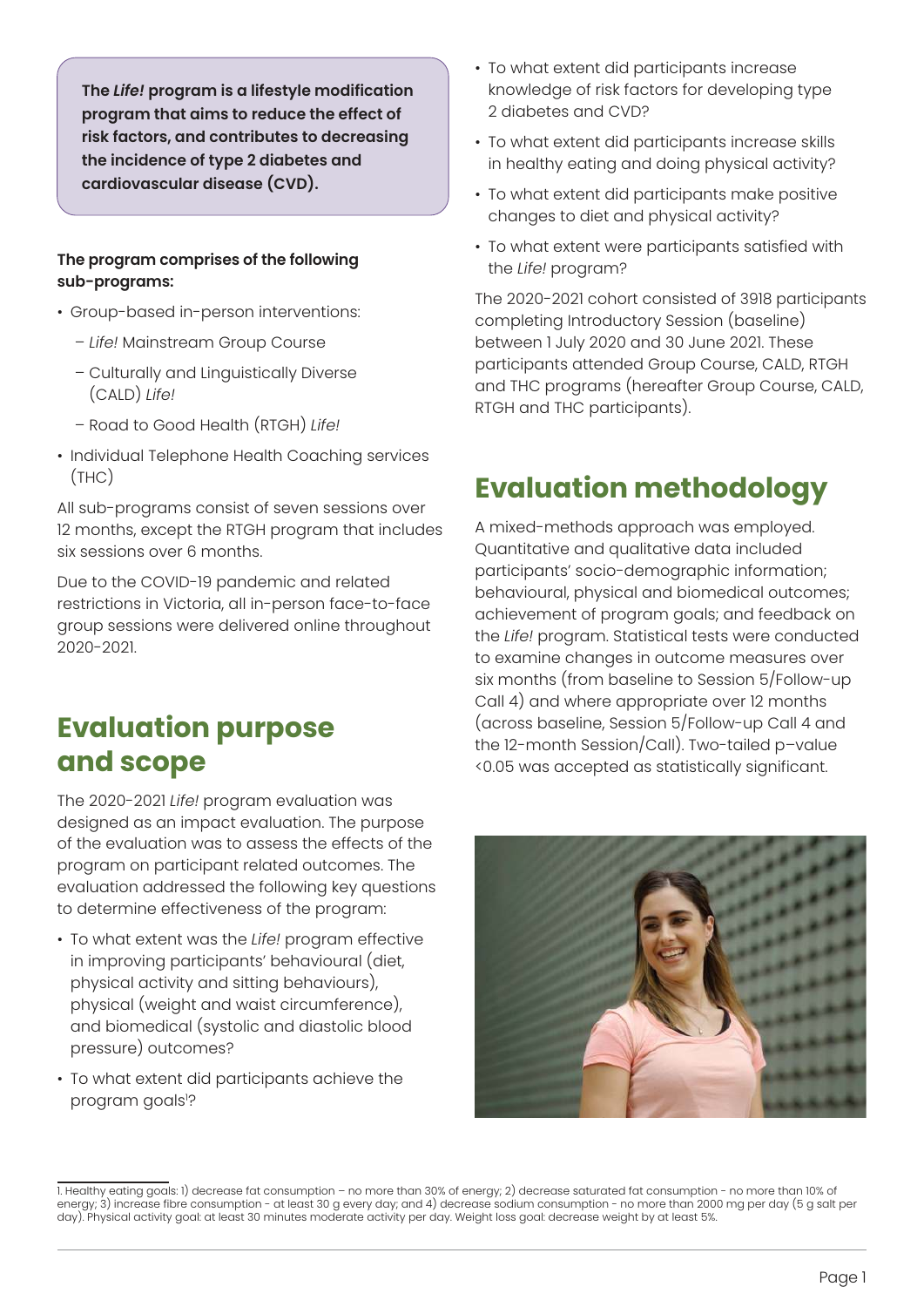### **Evaluation findings**

#### **Program reach and retention**

The 2020-2021 cohort (excluding RTGH participants) consisted of 3845 participants who had valid data and completed Introductory Session between 1 July 2020 and 30 June 2021. These included 2588 Group Course, 456 CALD, and 801 THC participants. There is a shortfall of 35.2% for the program uptake against the annual target which was in total 5935 Group Course, CALD and THC participants completing Introductory Session in the financial year. The low program uptake was largely because of the difficulty in generating program referrals and some Facilitators and participants feeling uncomfortable or unable to engage in online delivery during the COVID-19 pandemic.

Among Group Course, CALD and THC participants (n=3845) during 2020-2021, the mean (SD) age was 52.3 (13.9) years old and 71.5% (n=2748) were women. These participants were from:

- 71 Victorian Local Government Areas (LGAs)
- Disadvantaged/hotspot LGAs (n=1529; 39.8%)
- Non-English-speaking (NES) countries  $(n=1211; 31.5\%)$
- Low socio-economic LGAs (n=1124; 29.2%)
- Rural/regional areas (n=834; 21.7%)
- Aboriginal backgrounds  $(n=40; 1.0%)$

In addition, 22.1% (n=738)<sup>2</sup> of these participants had high risk for developing type 2 diabetes measured by the Australian Type 2 Diabetes Risk Assessment (AUSDRISK) score >20.

Retention rates<sup>3</sup> varied across the four subprograms. At Session 5/Follow-up Call 4, the retention rates were 59.3% for Group Course, 86.9% for CALD, 95.8% for RTGH and 73.8% for THC programs. Compared with 2019-2020, these retention rates increased by 1.7% for Group Course, 54.7% for CALD and 9.2% for THC programs respectively.

The improved program retention could be associated with the following according to the *Life!* team's observation and evaluations:

- Implementation of the *Life!* Incentive Scheme project
- External workforce's improved compliance with delivering program sessions and entering the data in a timely manner
- Facilitators' improved confidence and skills in delivering program sessions online
- Participants' improved confidence and skills in attending online sessions
- Provision of one-on-one catch-up session for participants missing a session/call

### **Program effectiveness**

As of 1 August 2021, when the data were collected, 819 Group Course, 192 CALD and 349 THC participants<sup>4</sup> in the 2020-2021 cohort had completed Session 5/Follow-up Call 4.

#### *Improvements in participant outcomes over six months*

Changes in participant outcomes over six months are presented in Tables 1-4.

#### **Table 1: Behavioural outcomes: diet, physical activity and sedentary behaviours**

| <b>Measure</b>                                                                                                                 | Group<br>Course           | <b>CALD</b>                                                    | <b>THC</b>                |  |  |
|--------------------------------------------------------------------------------------------------------------------------------|---------------------------|----------------------------------------------------------------|---------------------------|--|--|
| Statistically significant improvement in the outcome (unless<br>otherwise specified) (Session 5/Follow-up Call 4 vs. baseline) |                           |                                                                |                           |  |  |
| Mean fat/fibre<br>score                                                                                                        | 3.46 vs. 3.09;<br>p<0.001 | 3.56 vs. 3.10;<br>p<0.001                                      | 3.74 vs. 3.08;<br>p<0.001 |  |  |
| <b>Total physical</b><br>activity<br>minutes/ day                                                                              | 40.8 vs. 33.3;<br>p<0.001 | 79.0 vs. 90.9;<br>p<0.001<br>(Significant<br>decrease)         | 53.5 vs. 38.2;<br>p<0.001 |  |  |
| Sitting hours/<br>weekday                                                                                                      | 7.7 vs. 9.0;<br>p<0.001   | 4.9 vs. 5.1;<br>$p = 0.116$<br>(Non-<br>significant<br>change) | 5.9 vs. 7.0;<br>p<0.001   |  |  |

Note: A p-value <0.05 means statistically significant (applying to all tables below).

<sup>2.</sup> Only 3339 participants had the AUSDRISK score.

<sup>3.</sup> Session retention rate = completed cases / (completed cases + withdrawn cases between session 1/Initial Call and the session examined).

<sup>4.</sup> Findings about the RTGH program are not presented in the Executive Summary due to the inadequate sample size.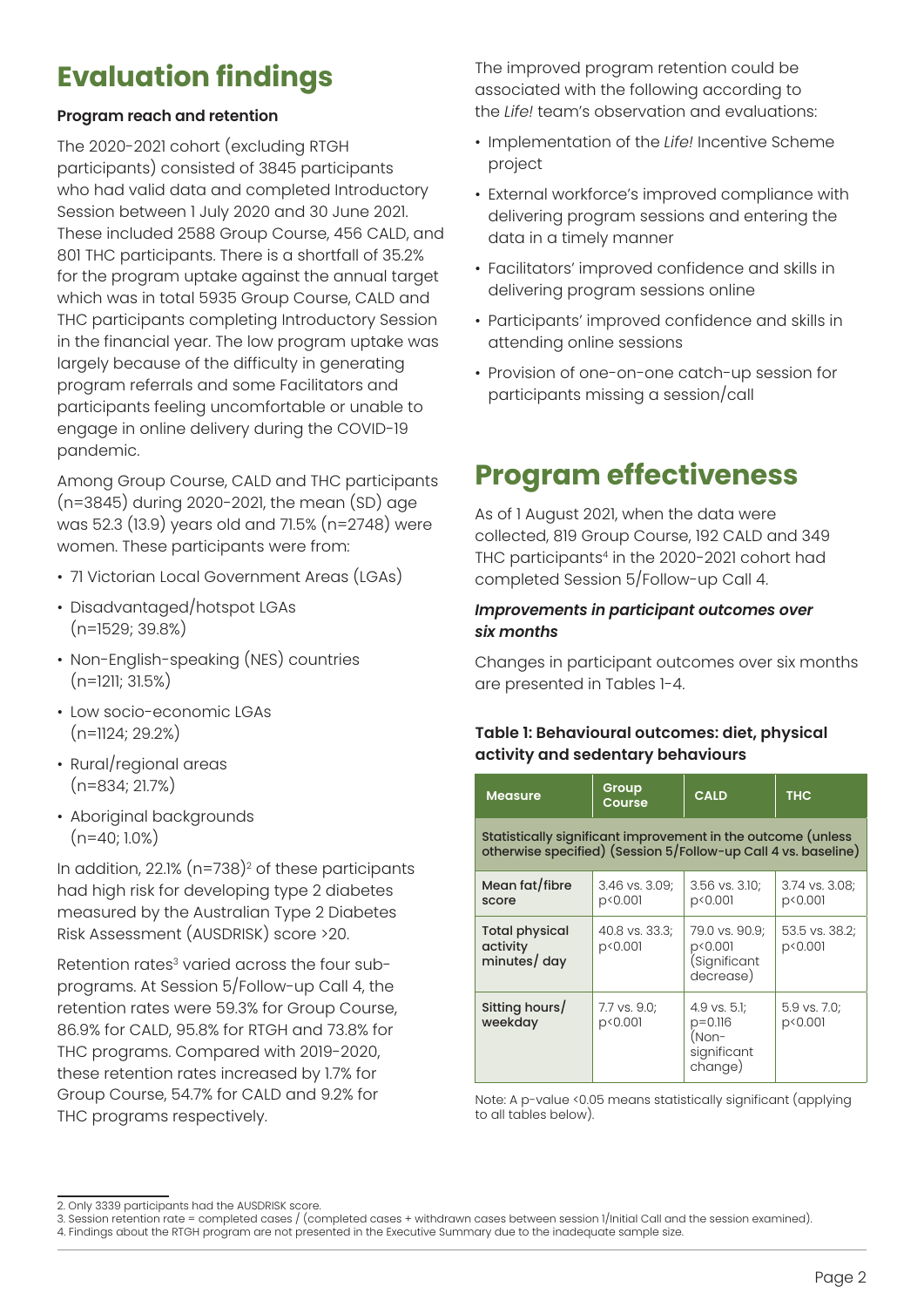#### **Table 2: Physical outcomes: weight and waist circumference**

| <b>Measure</b>                                                                                    | Group<br>Course | <b>CALD</b>  | <b>THC</b>   |  |  |
|---------------------------------------------------------------------------------------------------|-----------------|--------------|--------------|--|--|
| Statistically significant improvement in the outcome<br>(Session 5/Follow-up Call 4 vs. baseline) |                 |              |              |  |  |
| Weight (kg)                                                                                       | 84.3 vs.        | 65.2 vs.     | 86.8 vs.     |  |  |
|                                                                                                   | 86.7; weight    | 66.3; weight | 91.0; weight |  |  |
|                                                                                                   | loss 2.4 kg;    | loss 1.1 kg; | loss 4.2 kg; |  |  |
|                                                                                                   | p<0.001         | p<0.001      | p<0.001      |  |  |
| Waist (cm)                                                                                        | $100.1$ vs.     | 84.8 vs.     | $100.4$ vs.  |  |  |
|                                                                                                   | 103.9; waist    | 86.2; waist  | 105.5; waist |  |  |
|                                                                                                   | reduction       | reduction    | reduction    |  |  |
|                                                                                                   | 3.8 cm;         | $1.4$ cm;    | 5.1 cm;      |  |  |
|                                                                                                   | p<0.001         | p<0.001      | p<0.001      |  |  |

#### **Table 3: Biomedical outcomes: blood pressure measures**

| <b>Measure</b>                                                                                    | Group<br>Course             | <b>THC</b>                  |  |  |  |
|---------------------------------------------------------------------------------------------------|-----------------------------|-----------------------------|--|--|--|
| Statistically significant improvement in the outcome<br>(Session 5/Follow-up Call 4 vs. baseline) |                             |                             |  |  |  |
| Systolic blood<br>pressure (SBP)<br>(mmHg)                                                        | 125.2 vs. 126.0;<br>p=0.592 | 126.3 vs. 126.9;<br>p=0.440 |  |  |  |
| Diastolic blood<br>pressure (DBP)<br>(mmHg)                                                       | 78.4 vs. 77.5<br>$p=0.403$  | 78.7 vs. 79.8:<br>$p=0.104$ |  |  |  |

Note: It is not possible to examine CALD participants due to not having adequate data.

#### **Table 4: Achievement of program goals**

| <b>Measure</b>                                                                                    | Group<br>Course                         | <b>CALD</b>                            | <b>THC</b>                             |  |  |
|---------------------------------------------------------------------------------------------------|-----------------------------------------|----------------------------------------|----------------------------------------|--|--|
| Statistically significant improvement in the outcome<br>(Session 5/Follow-up Call 4 vs. baseline) |                                         |                                        |                                        |  |  |
| <b>Healthy eating</b><br>goal $(n (%))$                                                           | 241(29.4)<br>vs. 82 (10.0);<br>p<0.001  | 71(37.0)<br>vs. 10 (5.2);<br>p<0.001   | 205(58.7)<br>vs. 43 (12.3);<br>p<0.001 |  |  |
| <b>Physical activity</b><br>$goal (n (\%))$                                                       | 237(28.9)<br>vs. 129 (15.8);<br>p<0.001 | 67 (34.9)<br>vs. 29 (15.1);<br>p<0.001 | 119(34.1)<br>vs. 57 (16.3);<br>p<0.001 |  |  |
| At Session 5/ Follow-up Call 4                                                                    |                                         |                                        |                                        |  |  |
| <b>Weight loss</b><br>goal (n (%))                                                                | 132(21.8)                               | 14(9.7)                                | 120(41.4)                              |  |  |

#### **Participant outcome trends over 12 months**

As of 1 August 2021, at the time of data collection, most participants in the 2020-2021 cohort had not yet reached the 12-month Session. Therefore, the 2019-2020 cohort were analysed to examine trends in some participant outcomes. In this cohort, 1482 Group Course, 86 CALD and 413 THC participants completed the 12-month Session/Call.

Repeated measures analyses and post hoc pairwise comparison determined that THC and CALD participants had a continuing improvement in fat/fibre score and Group Course participants had a continuing improvement in weight across Introductory Session, Session 5/Follow-up Call 4 and the 12-month Session. All three groups of participants had statistically significant improvements in the waist measure and total physical activity minutes/day over six months. However, there were no statistically significant change in these outcomes from six months to 12 months. While THC participants improved SBP and DBP after six months, Group Course participants witnessed an improvement in both measures after 12 months.

#### **Participants' feedback on the** *Life!* **program at Session 5/Follow-up Call 4**

Among Group Course, CALD and THC participants in the 2020-2021 cohort providing feedback on the *Life!* program, the findings were that:

- 98.3% (n=1076) reported increasing knowledge of risk factors for developing type 2 diabetes and CVD
- 96.8% (n=1059) reported increasing skills in healthy eating
- 94.9% (n=1038) reported increasing skills in doing physical activity
- 95.6% (n=1045) reported making positive changes to diet
- 93.1% (n=1018) reported making positive changes to physical activity
- 96.7% (n=1091) rated the program as "very good" or "excellent"
- 97.1% (n=1096) would like to recommend the *Life!* program to others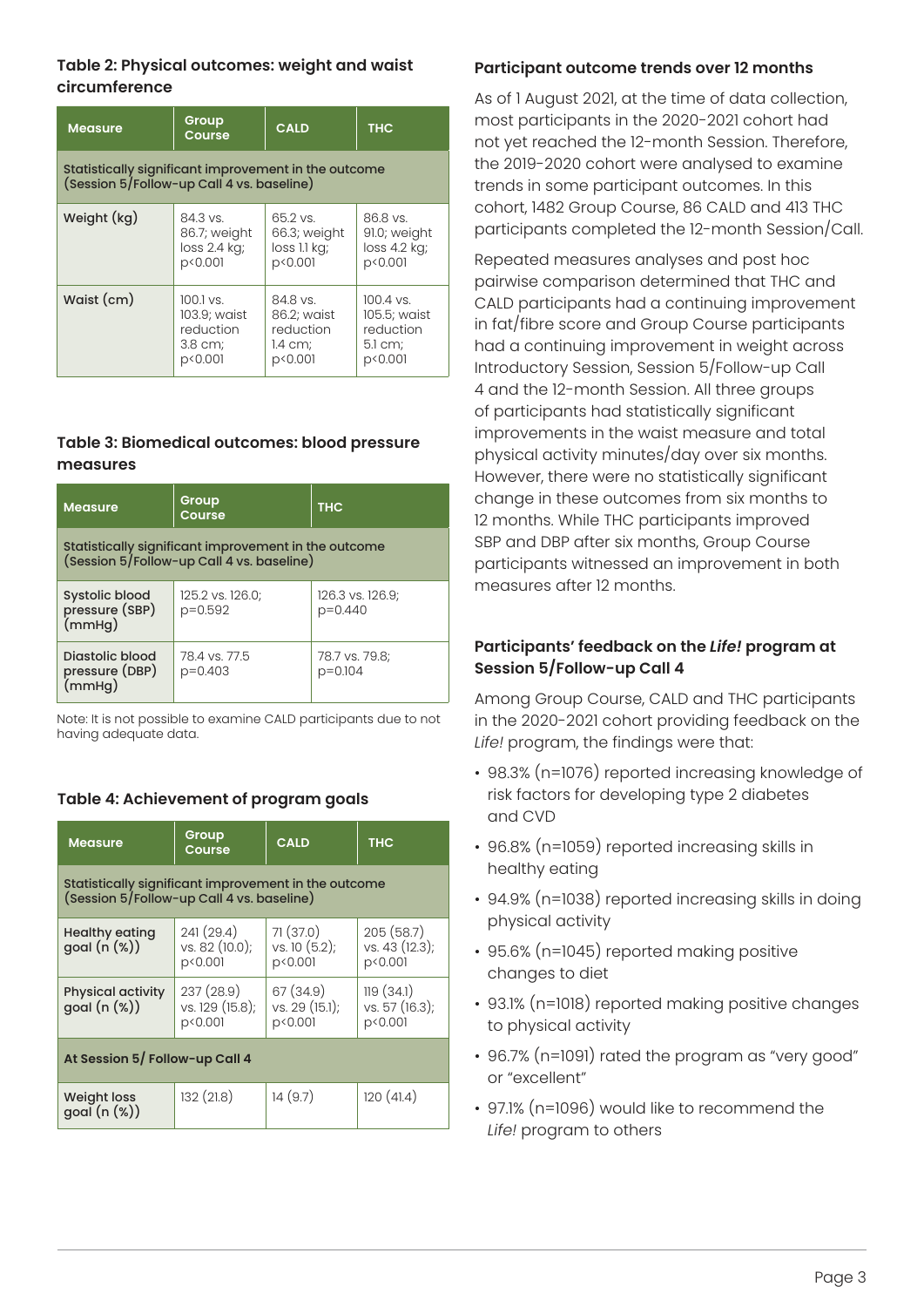

### **Discussion and Conclusions**

The evaluation findings demonstrate that the *Life!* program is effective in improving behavioural outcomes (diet, physical activity and sitting behaviours) and physical outcomes (weight and waist circumference) in both Group Course and THC participants over six months. The program is also effective in improving the diet behavioural outcome and both physical outcomes in CALD participants. However, there is limited evidence to demonstrate that CALD participants improved their physical activity or sitting behaviours. This may be partially associated with them having a high level of physical activity (90.9 minutes/day) and low level of sitting hours (5.1 hours/weekday) at baseline. In addition, there is no evidence showing improvements in blood pressure measures in *Life!* participants; however, the small sample size may not be adequate to detect the true program effects.

Trend analyses confirm that over 12 months CALD and THC participants continue to improve diet while Group Course participants continue to improve weight. These findings suggest the great potential of different sub-programs for sustaining some outcomes in the longer term.

*Life!* participants overall are positive about the program enabling them to increase knowledge of risk factors for developing type 2 diabetes and CVD, increase skills in healthy eating and doing physical activity and make positive changes to diet and physical activity behaviours. Moreover, the participants are satisfied with the *Life!*

program and would like to recommend the program to others.

Since this evaluation examined the program delivery and outcomes during the COVID-19 pandemic, the impacts of the pandemic on the evaluation outcomes are worth noting. While this evaluation did not directly investigate this issue, a few other evaluations $5678$  suggested the negative impacts of the pandemic on program reach and retention, and some participant outcomes, such as participants' undertaking physical activity."

### **Recommendations**

Based on the evaluation findings, the following recommendations are proposed:

- Work towards achieving program target in 2021-2022 through implementing primary care engagement, rural/regional face-to-face delivery, workplace engagement and CALD strategies
- Improve program reach for priority populations, including those from rural/regional areas, from Aboriginal and Torres Strait Islander people and having high risk measured by the AUSDRISK score >20
- Provide ongoing support for the workforce to improve online delivery, such as adapting program resources to support the online delivery and providing the workforce with ongoing training using the new Learning Management System (LMS)
- Develop strategies to improve physical activity outcomes, such as using self-compassion and self-regulatory techniques, and exploring ways to address multi-level barriers to physical activity
- Continue to improve data quality which will require the workforce to review the self-reported data of their participants and provide guidance for their participants to provide accurate data

**For more information about the** *Life!* **program evaluation overview please contact** 

**Dr Emily You (Evaluation Coordinator) at eyou@diabetesvic.org.au**

<sup>5.</sup> Diabetes Victoria (2020). *Life!* alternative delivery options review. Diabetes Victoria: Melbourne Australia.

<sup>6.</sup> Diabetes Victoria (2021). 2019-2020 *Life!* program evaluation report. Diabetes Victoria: Melbourne Australia.

<sup>7.</sup> Diabetes Victoria (2021). Online group delivery: An evaluation of improvements and key challenges or barriers. Diabetes Victoria: Melbourne Australia.

<sup>8.</sup> Diabetes Victoria (2021). Report on *Life!* participants' feedback on alternate delivery options. Diabetes Victoria: Melbourne Australia.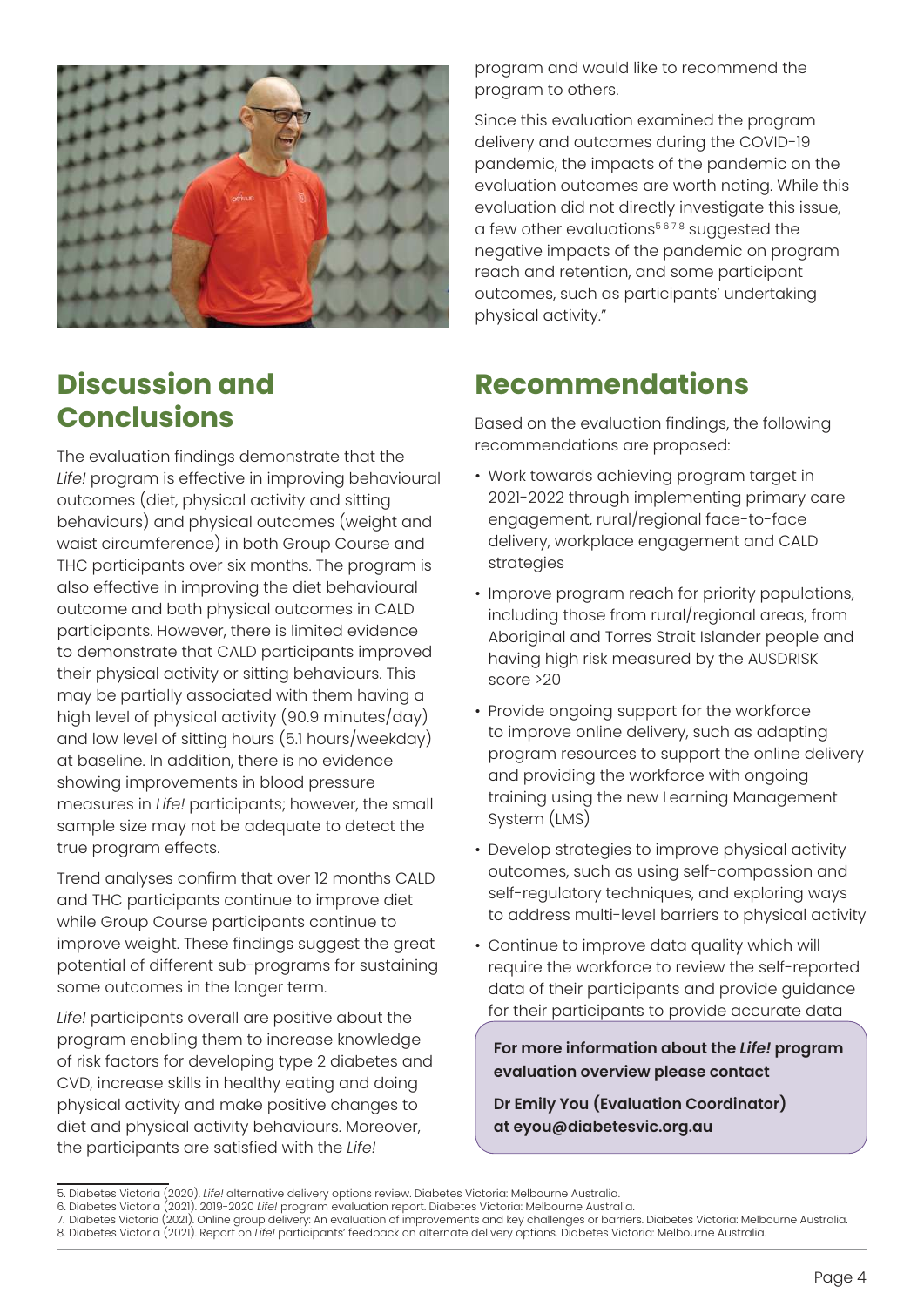### **Case studies**



#### *Life!* **Champion – Soheil** *Life!* **Champion – Hoa**

#### **"The** *Life!* **program has completely changed what is in my shopping basket."**

When Soheil turned 46 he received a text message that he was eligible for a free medical check-up. The trip to the GP that followed indicated that he had high blood pressure and high cholesterol. With a family history of type 2 diabetes, his GP quickly confirmed that Soheil was eligible for the *Life!* program.

Soheil was already doing regular exercise but needed to work on improving his eating habits.

#### **"The** *Life!* **program has really opened my eyes to the type of food I'm eating and how I look at labels in the supermarket. It has completely changed how I do my shopping", he says.**

By the end of the program Soheil lost 14 kg and his blood readings returned to a healthy level. It hasn't all been about his physical health though, the *Life!* program has given him a great mental boost as well.

**"As part of my academic work I have to apply for a lot of grants and deal with many knock backs and disappointments. The** *Life!* **program has given me the opportunity to really take charge of my health and succeed in other areas of life. This year I completed two half marathons and a triathlon."**

It doesn't stop here for Soheil though, as he is now determined to be a positive role model for his family and friends.

**"In my kids' school there is a lot of emphasis on healthy food and eating habits. What they learn at school and what they see at home is no longer different because of the** *Life!* **program. Our whole family is so much happier and healthier now."**



Before commencing the *Life!* program, Hoa was overweight, suffered from extreme tiredness and high stress. Further, Hoa's family history of type 2 diabetes meant that he had an increased risk of developing the condition. Hoa had multiple reasons to enrol in the program, and he decided it was finally the time to reach his health goals.

As a vegetarian, Hoa was already consuming a diet high in fruits and vegetables, however, he was unaware that many of his meals contained high levels of saturated fat, sodium and sugar.

**"Before starting the program, I didn't spend enough time doing moderate or vigorous exercise and was often stressed out about work and family", Hoa says.**

The *Life!* program changed that.

**"I have learned how to cook my favourite meals in a healthier way. I have also changed the way I exercise. I now spend more time running and make sure I strike a balance between light, moderate and vigorous exercise. I have also learned how to better control my worries by sharing my thoughts and feelings more often with family and friends."**

**"What I liked most about the program is its holistic approach. I not only learned how to improve my eating habits, physical activity and stress management; the program also taught me how to measure my success and the importance of regularly reviewing my goals and commitments."** 

When asked whether he would recommend *Life!* to others Hoa's answer is clear:

#### **"Yes, absolutely and if you had a rating system, I would give it five stars."**

Hoa has lost 8 kg by participating in the *Life!* program so far and feels much more confident about what to eat and how to exercise. He says that:

**"Sometimes I still make the wrong choices, but importantly I know how to get back on the right track."**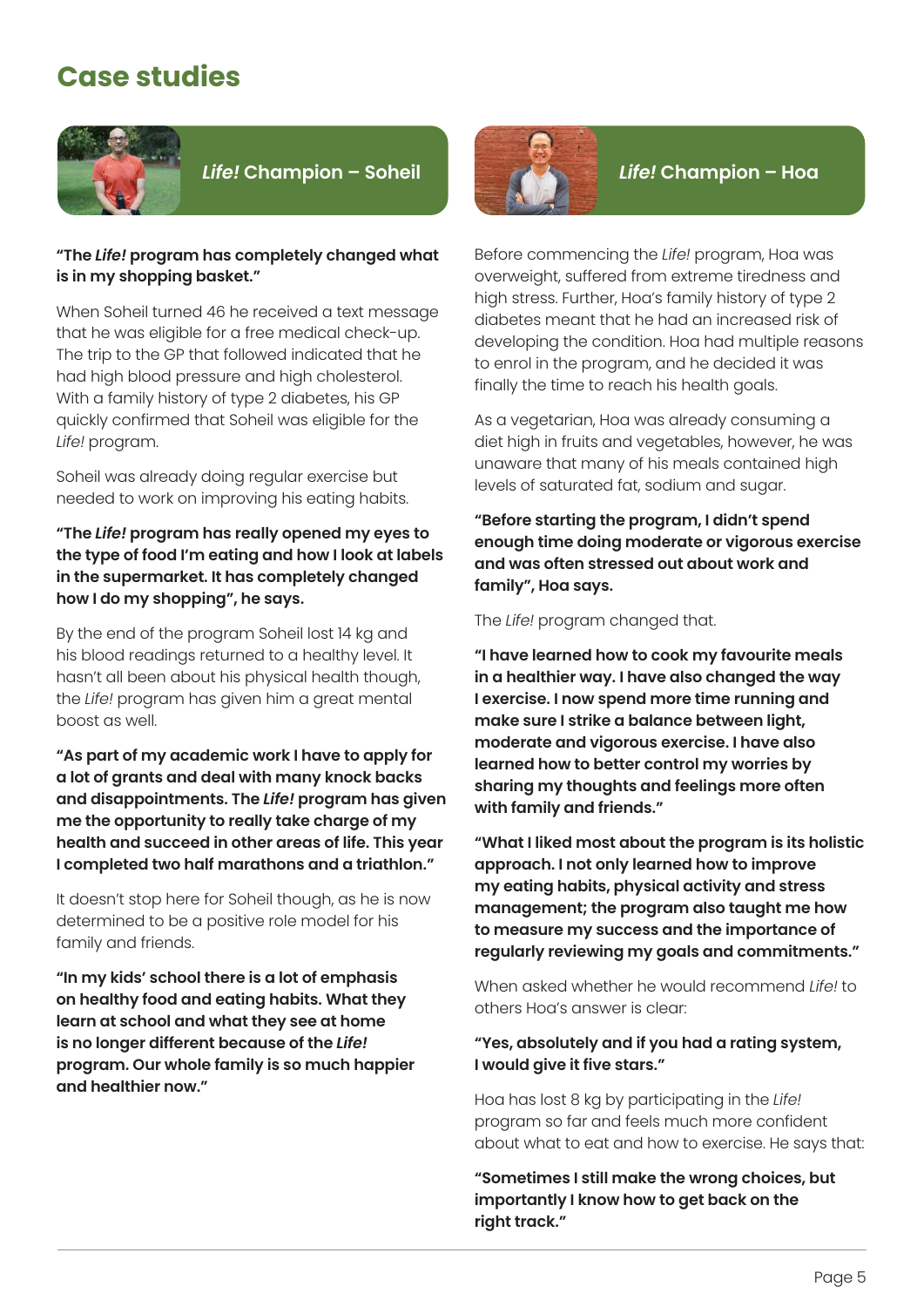### **Case study**



**Nutritionist &** *Life!* **Facilitator – Katie**

**Katie is a registered nutritionist living in regional Shepparton. Katie has recently joined the** *Life!* **program as both a Provider and Facilitator through her business RDI Nutrition. Following Katie's recent Facilitator training in March 21, she has delivered two** *Life!* **online groups and supported 19** *Life!* **participants on their journey to better health.** 

#### **What motivated you to become a** *Life!* **Facilitator?**

After conducting some research, I understood how effective this program could be for my clients and for the Greater Shepparton region. There were no active *Life!* Providers in this region so when the opportunity presented itself, I grabbed it with both hands. Having access to a prevention program is paramount in regional areas where there are not the same opportunities as metro locations. I am proud to be the sole *Life!* Provider for the Greater Shepparton area. I look forward to introducing the local community to the benefits of this program.

#### **What successes have you observed within your online group sessions?**

Delivering the program virtually has been great for participants – it's removed a lot of barriers around travel commitments which has enabled them to participate in the *Life!* program from the comfort of their own home. I have found it very rewarding to observe participants who have achieved improvements in anthropometric results and in their physical activity levels. I help my participants to understand that small, simple changes can be the most sustainable.

#### **Are you able to provide some recruitment strategies to support other new** *Life!* **Facilitators?**

Initially I applied my efforts to strengthening local networks. I have reached out to many local GP clinics to introduce myself and the benefits of the *Life!* program, and I devoted time to researching preferred GP practices and practice managers to support this process. I also see the value in building relationships with the *Life!* team at Diabetes Victoria. I have gained traction by setting up a *Life!* specific 'Facebook Group' to support positive conversations for participants between group sessions.

#### **How have you managed to deliver the program online during the COVID-19 pandemic?**

I have tried to connect with my participants on a regular basis between group sessions. It's easy for participants to feel disengaged, so keeping them accountable and reinforcing the feeling of connection is key to program retention. After each session, I send an email covering the main points discussed. I schedule online sessions at a time convenient to most and adhere to the timeframe, so no one is watching the clock awaiting the session to finish. The current COVID-19 climate has impacted GP engagement considerably. Many GP clinics currently don't have capacity to take on new health initiatives such as the *Life!* program and this can impact referral pathways.

#### **What have you planned for the delivery of the** *Life!* **program over the next 6-month period?**

I really look forward to introducing the *Life!* program to larger workplaces which provide an ideal setting to promote health and wellbeing. The *Life!* program will appeal to workplace employers as it is free for all Victorians.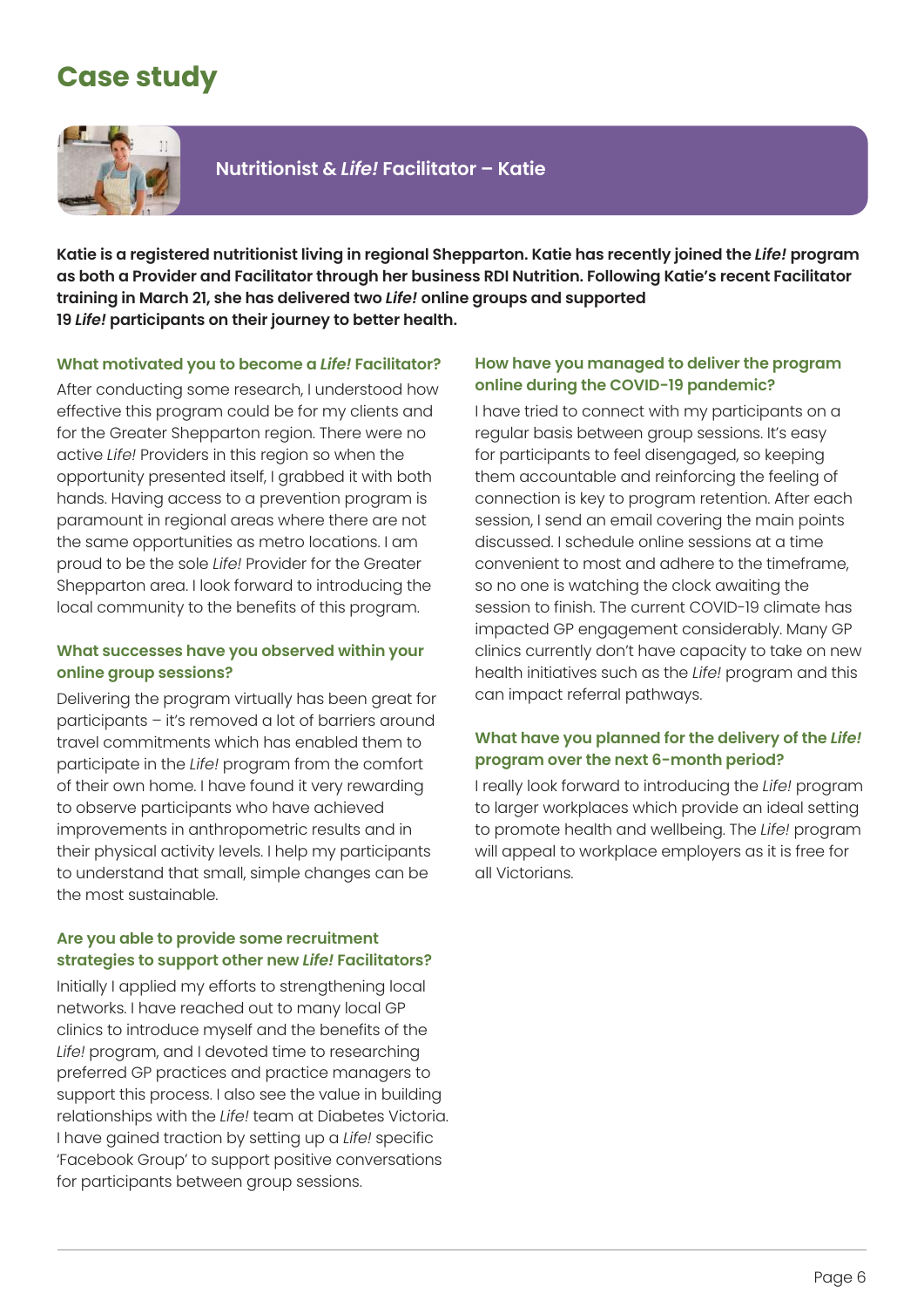### **Spotlight on** *Life!* **Facilitators**



#### *Life!* **Facilitator – Amanda**

**"**My favourite moment of the *Life!* program occurred when a participant who lost 23 kg and made long term healthy eating changes, messaged me to say he has now walked 424 consecutive days for more than 60 minutes each day… despite getting caught in the rain for most days!**"**

#### *Life!* **Facilitator – Paul**

#### **Provider – Kieser Caulfield**

**"**Transitioning to *Life!* online delivery over the last 12 months has been highly rewarding for me as a Facilitator. It has enabled me to engage with participants throughout the various lockdowns. I've been able to continue having supportive and positive interactions with my participants during these otherwise challenging times.**"** 

#### *Life!* **Facilitator – Kim**

#### **Provider – Let's Talk Life**

**"**I absolutely love all of the *Life!* program, but I guess my favourite moments are seeing people empowered with new knowledge and applying long term heath behaviour changes and then transferring this information to family and friends. Online delivery has enabled *Life!* participants to engage in program delivery from their loungeroom and support personal interconnections and improved health through difficult COVID times.**"**



#### *Life!* **Facilitator – Steve**

#### **Provider – Sure Health**

**"**My experience with the *Life!* program has been fantastic! It is so rewarding being able to collaborate in a group environment and support participants to actively take ownership over their health, and work through strategies to improve health outcomes. My favourite moment by far involves a participant who volunteered to catch up with the other members of his group beyond group completion, so they could continue to support each other on their health journey.**"**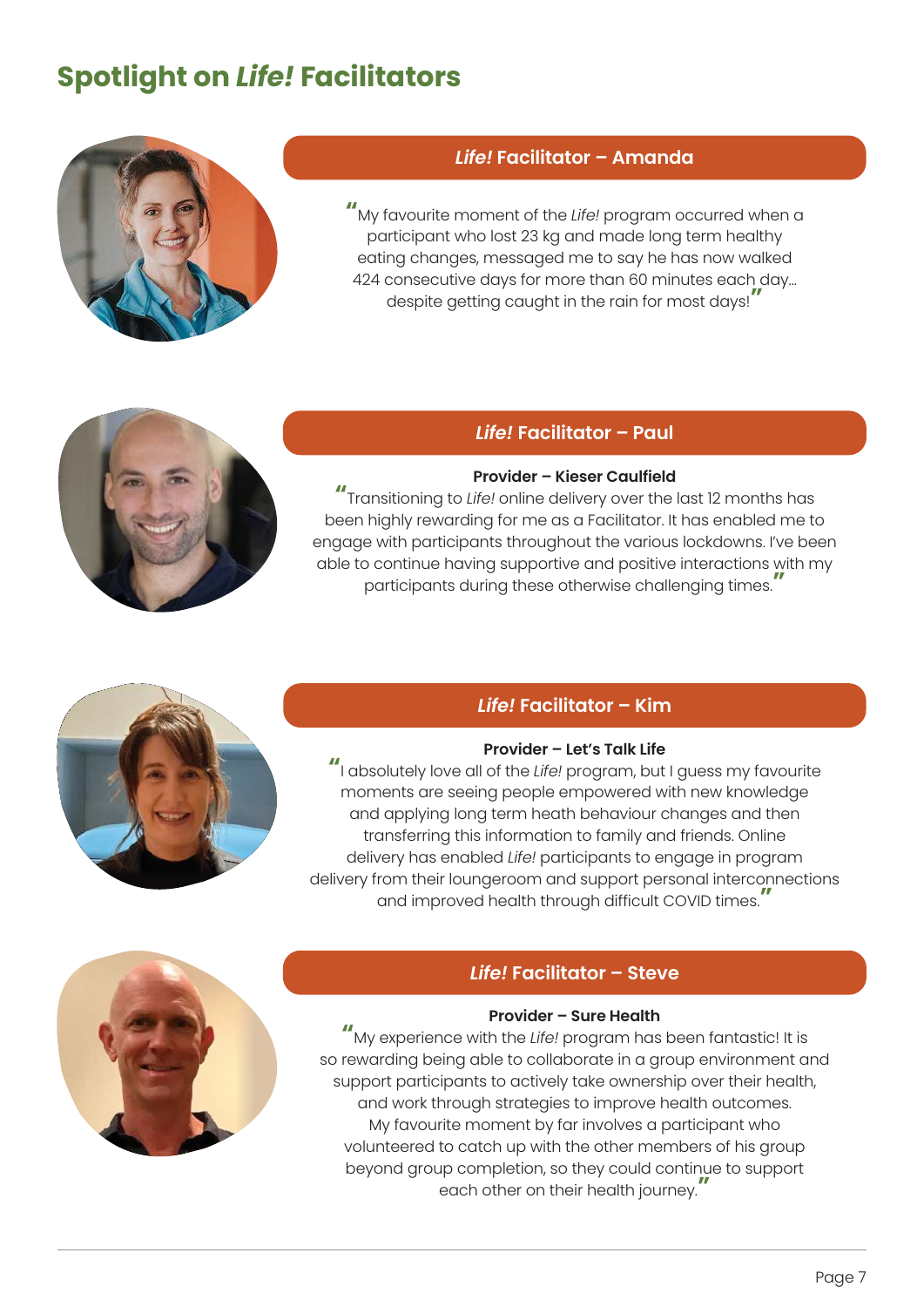### **Case studies**



**Exercise Physiologist &** *Life!* **Facilitator – Adam** 

Adam has helped 86 people take charge of their health since he started delivering the *Life!* program in 2016.

**"I love helping people who are inspired to change their lifestyle but are not sure where to start. Through facilitating the program, I have been able to witness firsthand the changes people are capable of making during their 12-month journey with the** *Life!* **program." Adam explains.** 

He believes that the tools the program provides to help participants embed their newly gained knowledge into their daily routine is key to its success.

Delivering the program to a vast number of participants, often leaves *Life!* Facilitators like Adam with moments they will always remember.

**"I will never forget my very first group. The participants truly got behind one another and supported each other to not only complete the program - but complete it with their own version of success. The level of support shown was so enjoyable to be a part of, that experience is really unforgettable."** 

#### CIGMHBa

#### **Workplace Engagement – GMHBA Geelong**

GMHBA is an Australian not for profit health insurance and care company. It is one of Australia's leading regionally based private health insurers and has been serving the community since 1934. In 2020, the *Life!* program was delivered to employees at GMHBA Geelong, who completed the program sessions during their work time.

The program rollout and positive outcomes achieved are shown on pages 9 and 10.



**Nurse & Diabetes Educator, RTGH Facilitator – Jade Kelly**

The Road to Good Health program is funded by the Victorian Government and coordinated by Diabetes Victoria to support Aboriginal health professionals to promote healthy lifestyles and encourage individuals, families and community groups to make healthy lifestyle choices.

Case study shown on pages 11 and 12.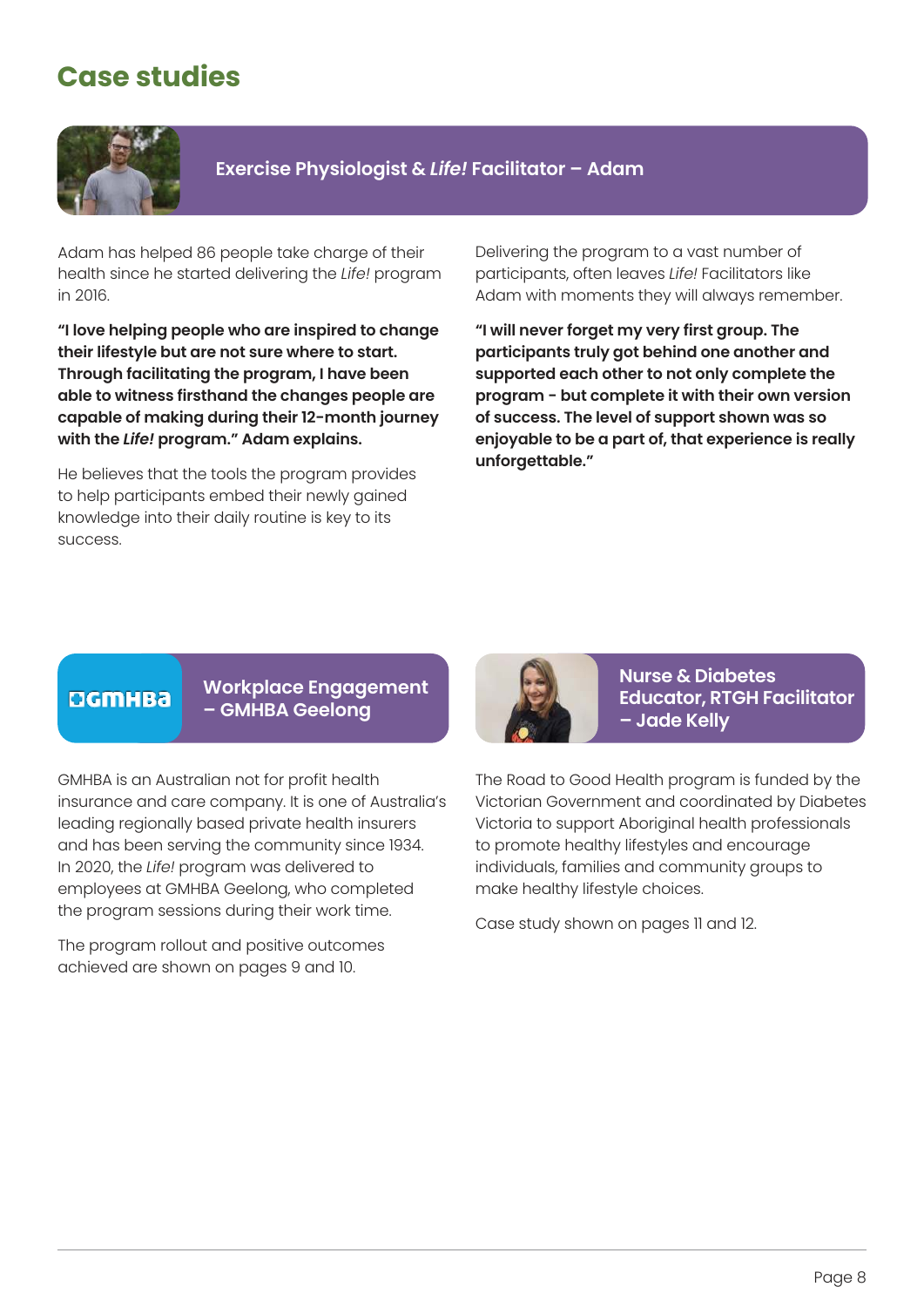

## **LIJE:** Life! in Regional Victoria CASE STUDY

Research shows that regional and rural communities experience poorer health outcomes than metropolitan areas, including higher rates of chronic conditions such as type 2 diabetes and cardiovascular disease 1 . To address this, the *Life!* program has prioritised engagement with Victoria's rural and regional communities with the view to grow enrolments from these areas and help more people improve their health.

#### **Improving staff health and wellbeing at GMHBA in Geelong**

GMHBA is an Australian not for profit health insurance and care company. Having served the community since 1934, they are one of Australia's leading regionally based private health insurers.

Community is at the centre of everything GMHBA does, using an approach that is guided by the philosophy, Healthier Together. GMHBA are active contributors in building the health and wellbeing of communities and understand the importance of supporting communities nutritional, physical and mental health. GMHBA also understands that to take care of the community, they first need to take care of their employees. This is where the *Life!* program comes in.

In 2020, Nutritionist and *Life!* program facilitator, Melinda, delivered the *Life!* program to employees at GMHBA. The program was tailored to suit the needs of GMHBA employees with ten 45-minute online group sessions delivered over 12 months. Employees were able to complete sessions during work time which is a reflection of GMHBA's commitment to the *Life!* program and general health and wellbeing of their staff.



Feedback from staff that participated in the program was extremely positive. The food and nutrition session was highlighted as a participant favourite, enjoying the various recipe ideas or food products to look out for in the supermarket.

Participants also really like the food labelreading wallet card they received and found it useful to have on hand at the supermarket. Many of them found that this changed the way they shopped.

1. https://www.aihw.gov.au/reports-data/population-groups/ruralremote-australians/overview



**Program rollout at GMHBA**

#### **Online Program Delivery**

Eligible employees attended ten online group sessions over Zoom. Sessions covered healthy eating habits, physical activity and stress management.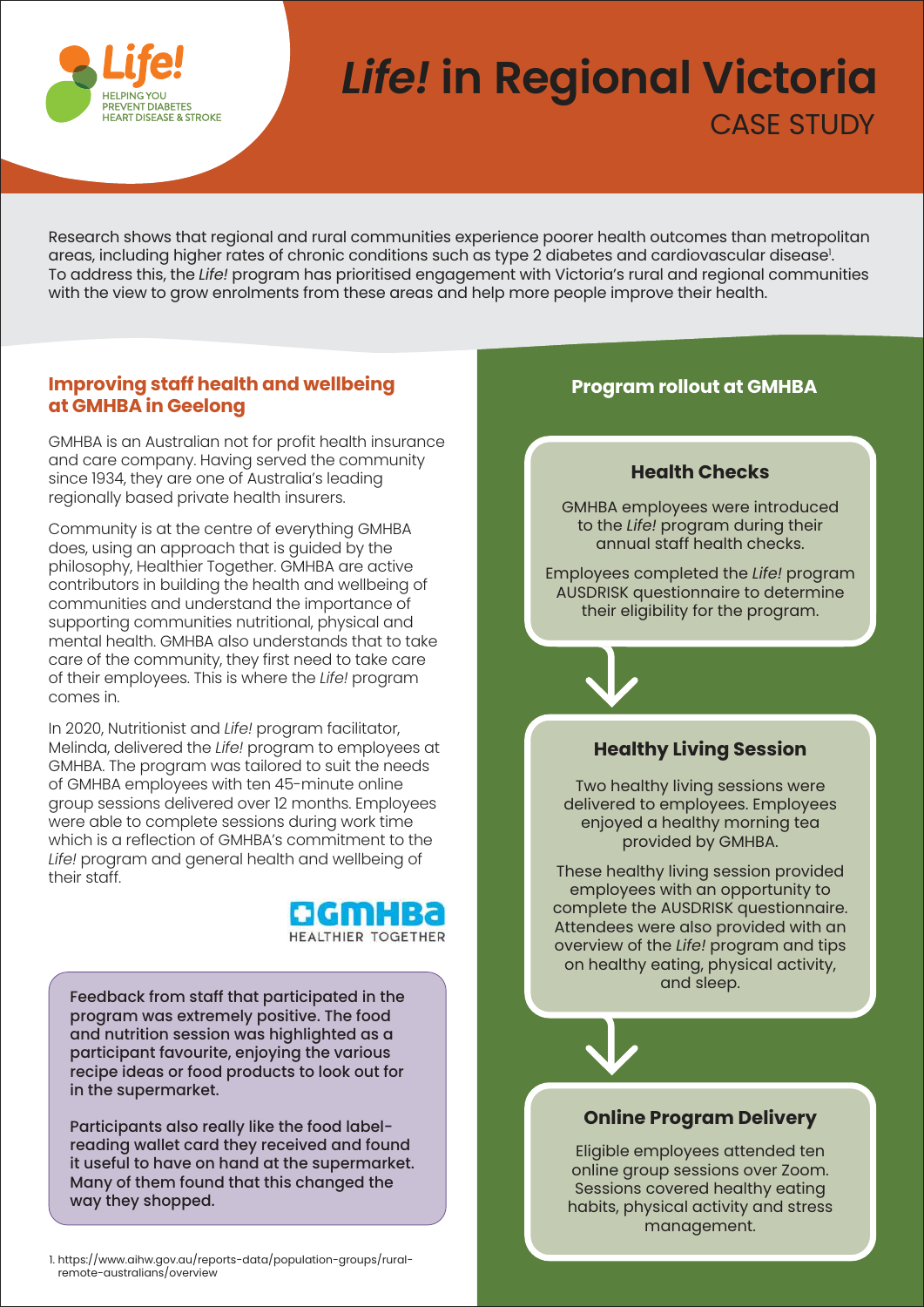**Results show that GMHBA has helped reduce their employees' risk of developing type 2 diabetes, heart disease and stroke by 36.8% with the** *Life!* **program.**



#### **Healthier Eating**



50% achieved their health eating goal by the end of the course.

#### **Physical Activity Increased**

33.3% achieved the goal of doing 30 minutes moderate physical activity per day.

#### **Healthier Weight**

Employees' average weight reduced by 2.3kg.



### **Program Satisfaction**

91.7% of employees rated the *Life!* program as excellent or very good.

\*These results are based on 14 GMHBA employees who have completed the program up to session 5.

**If** other workplaces would certainly benefit from the *Life!* program. It's a great, evidence-based addition to a workplace health program – and it's free. Healthy, happy and connected employees are more likely to be productive.

Also, if management support the program by allowing staff to do it in work time, it shows that the company values their employees' wellbeing. I know that the GMHBA employees appreciated that.

– Mel, *Life!* program facilitator

**If** It's great info, especially for those who don't already know this information, how to make lifelong health changes slowly over time, understanding how to fuel your body effectively from the inside out.  $\overline{11}$ 

– GMHBA employee and *Life!* participant

### **About the** *Life!* **program**

The Life! program is free for eligible participants, funded by the Victorian Government and coordinated by Diabetes Victoria. With a state-wide workforce, the Life! program can be delivered in any Victorian workplace and tailored to your organisation's needs. Life! provides a qualified health professional, tools, resources, workbooks – everything needed to run practical and engaging sessions.

Metro Trains, Kmart and Victorian local councils are just some of the organisations Life! has successfully worked with.

Learn more about our workplace health & wellbeing services today.

**Contact** *Life!* **at life@diabetesvic.org.au or 13 RISK (13 74 75)**



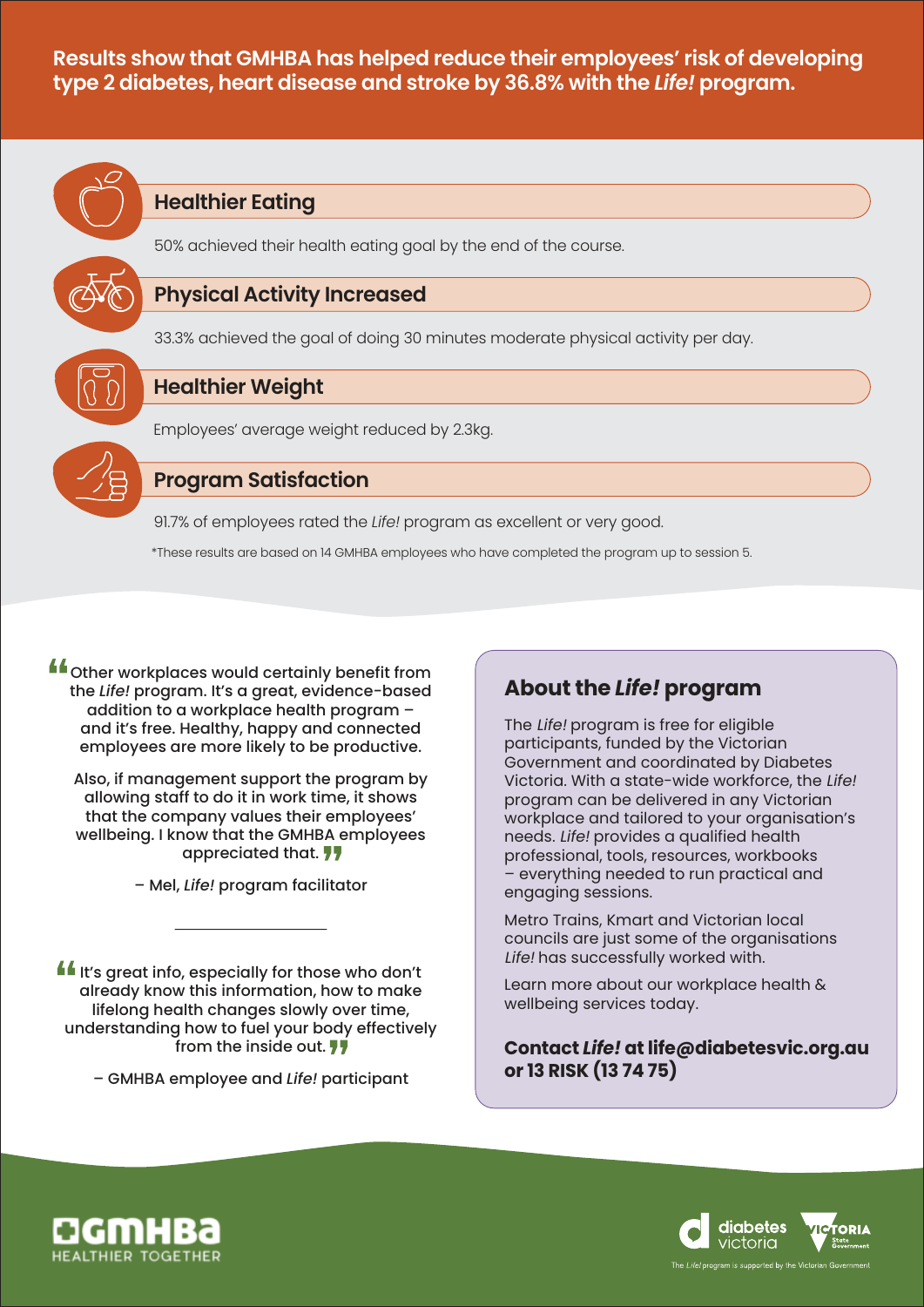

# **Road to Good Health Program**  CASE STUDY

### **About the Road to Good Health program**

The Road to Good Health program is funded by the Victorian Government and coordinated by Diabetes Victoria to support Aboriginal health professionals to promote healthy lifestyles and encourage individuals, families and community groups to make healthy lifestyle choices.

The free six-month program offers a supportive and flexible environment for Aboriginal and Torres Strait Islander people to learn how to improve their diet, physical activity and stress management.

#### **Meet Jade Kelly – Road to Good Health Facilitator**

Jade Kelly is a Mutthi Mutthi Wemba Wemba woman located in north-west Victoria. She is a registered nurse and credentialed diabetes educator who has worked in Aboriginal health for more than 10 years.

After identifying gaps in health education and health outcomes within her community, Jade decided to become a facilitator at the Road to Good Health program.

"It is so important for me to raise awareness that from 18 years old you can receive support to develop healthy lifestyle changes," explained Jade.

Through the program, Jade helps participants foster the skills needed to support a healthy lifestyle and offers additional nutrition education, budgeting strategies, recipes, exercises and health challenges, which are all met with enthusiasm.

During 2020, the Road to Good Health program was put on hold due to COVID-19. When Jade announced that she would be offering the program online later that year, her community was excited. This response is a testament to the positive impact that Jade and the Road to Good Health program have had on local Aboriginal communities.

The new online structure saw Jade adopting the use of private Facebook groups, where she could share a range of live and pre-recorded resources and interact with and actively involve all participants in online health activities.

Jade enjoys the flexibility of the online program because it allows her to design sessions that fit into her participants busy lifestyles and ensures that the topics delivered reflect what her participants are most interested in.

"Through tailoring the sessions to meet the needs of my participants, they are more likely to walk away from the program with education that is relevant to them, their culture and their unique situations," said Jade.

**Are you Aboriginal and/ or Torres Strait Islander and looking for a flexible program that will improve your health?**

Check your eligibility for the Road to Good Health program today by taking our Risk Test or by emailing us at rtgh@diabetesvic.org.au or calling 13 RISK (13 74 75).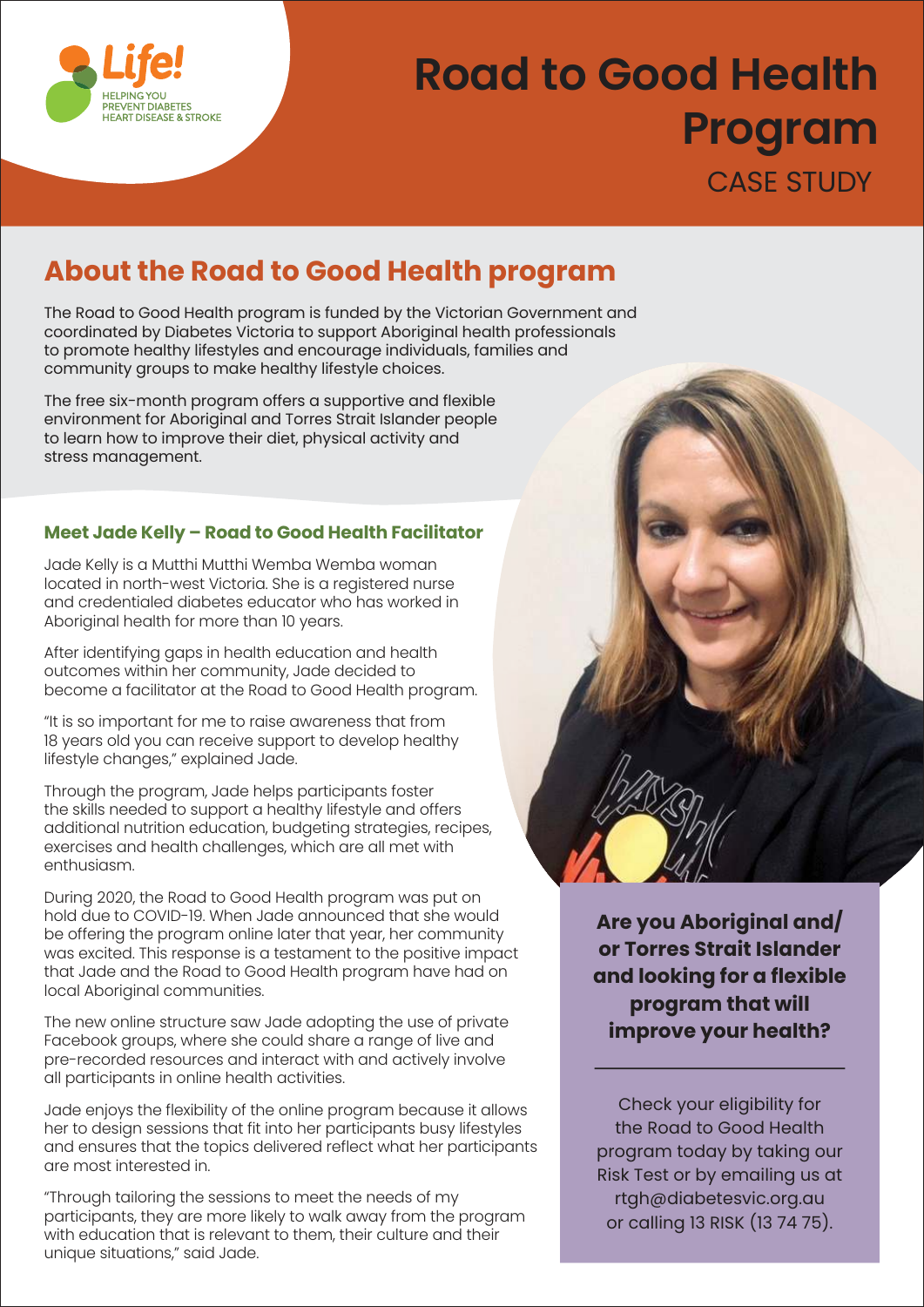**17 out of the 19 participants who have completed the Road to Good Health program with Jade rated their experience as either 'very good' or 'excellent'.**

I struggled with weight loss but since joining the Road to Good Health program with our local Aboriginal diabetes educator Jade, I have been supported, guided and directed to make diet and lifestyle changes.

I shocked myself when I jumped on the scales with the weight loss. Having the flexible program delivery certainly helped, Jade is always posting inspirational quotes, easy recipes and motivating me to get up and go for a walk and stay active.

– Malinda, Road to Good Health participant